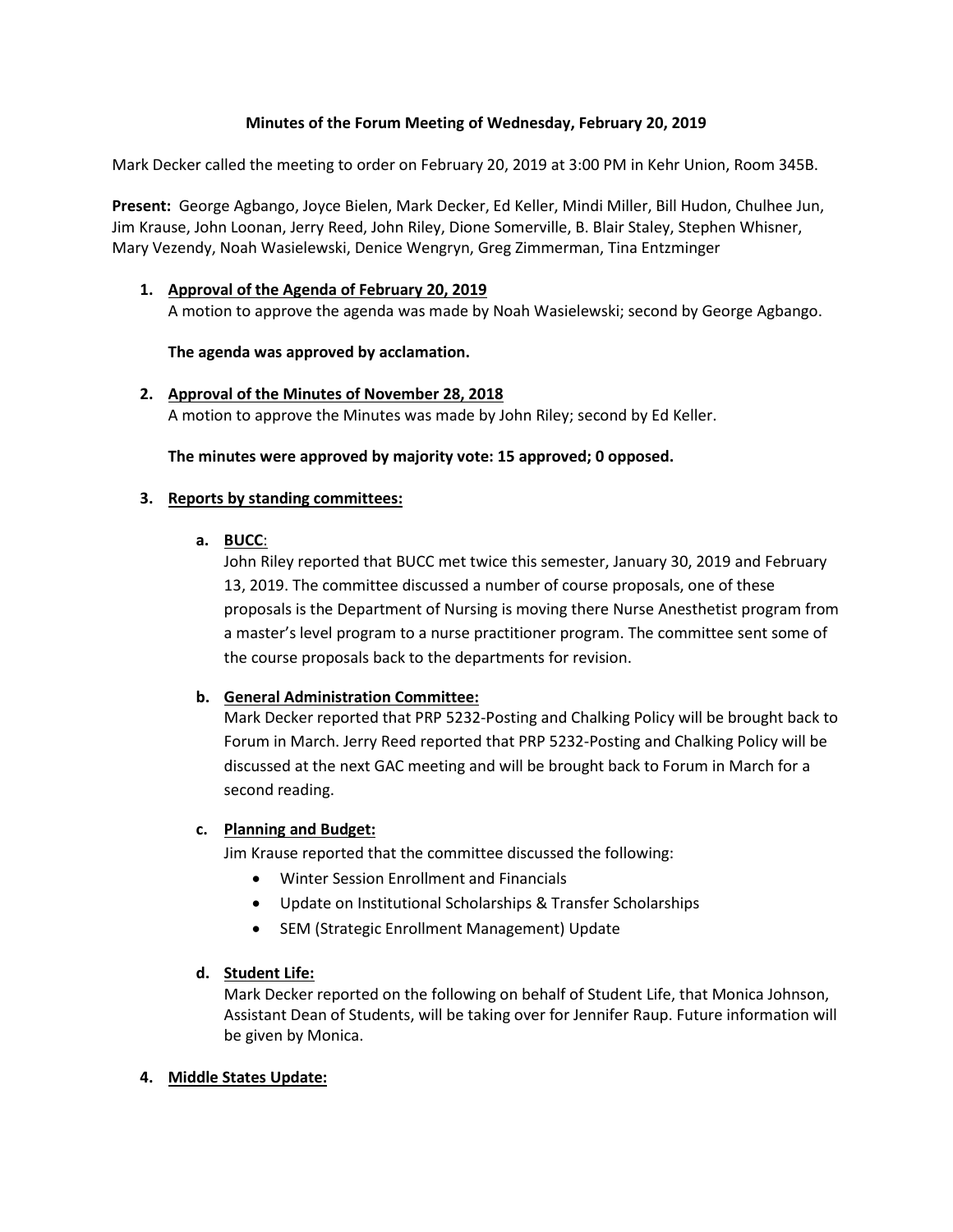Mark Decker reported on the following on behalf of Sheila Jones, who was unable to attend, Middle States will be here on March 24-27 and they want to engage with Faculty, Staff and Students. Jim McCormack confirmed that the visiting team will be arriving on March 24-27, 2019 and asked that everyone please review the self-study from your discipline. Mindi Miller asked everyone to please go out to the Middle States website and familiarize themselves with the information that was completed because anyone on campus could be contacted by a member of the middle states review board. Dr. Horvath will be on campus for a preliminary site visit on March 4, 5 and 6, 2019.<http://intranet.bloomu.edu/middlestates>

# **5. Informational Reading: BUCC PRP 3462:**

The informational reading of PRP 3462-Undergraduate Course Withdrawal was completed by John Riley. He informed those in attendance that the timing of withdrawal has moved from the  $10<sup>th</sup>$  week to the last day of instruction which will be effective date as April 1, 2019. Greg Zimmerman read prepared remarks expressing concerns with the policy. There was a general discussion about the pros and cons of the policy. Provost Krause indicated that the policy would be revisited next year when there was data on the impact of the policy.



#### **6. Second Reading: Revised Forum Bylaws:**

Mark Decker asked for a motion to table the Bylaws until the March meeting due to attendance at this meeting. John Riley made a motion to table the Bylaws until the March Forum meeting; second by Noah Wasieliewski. The motion was approved by acclamation.



# **7. Open Forum:**

Nothing to report**.**

# **8. Adjournment:**

The meeting was adjourned at 3:35 p.m.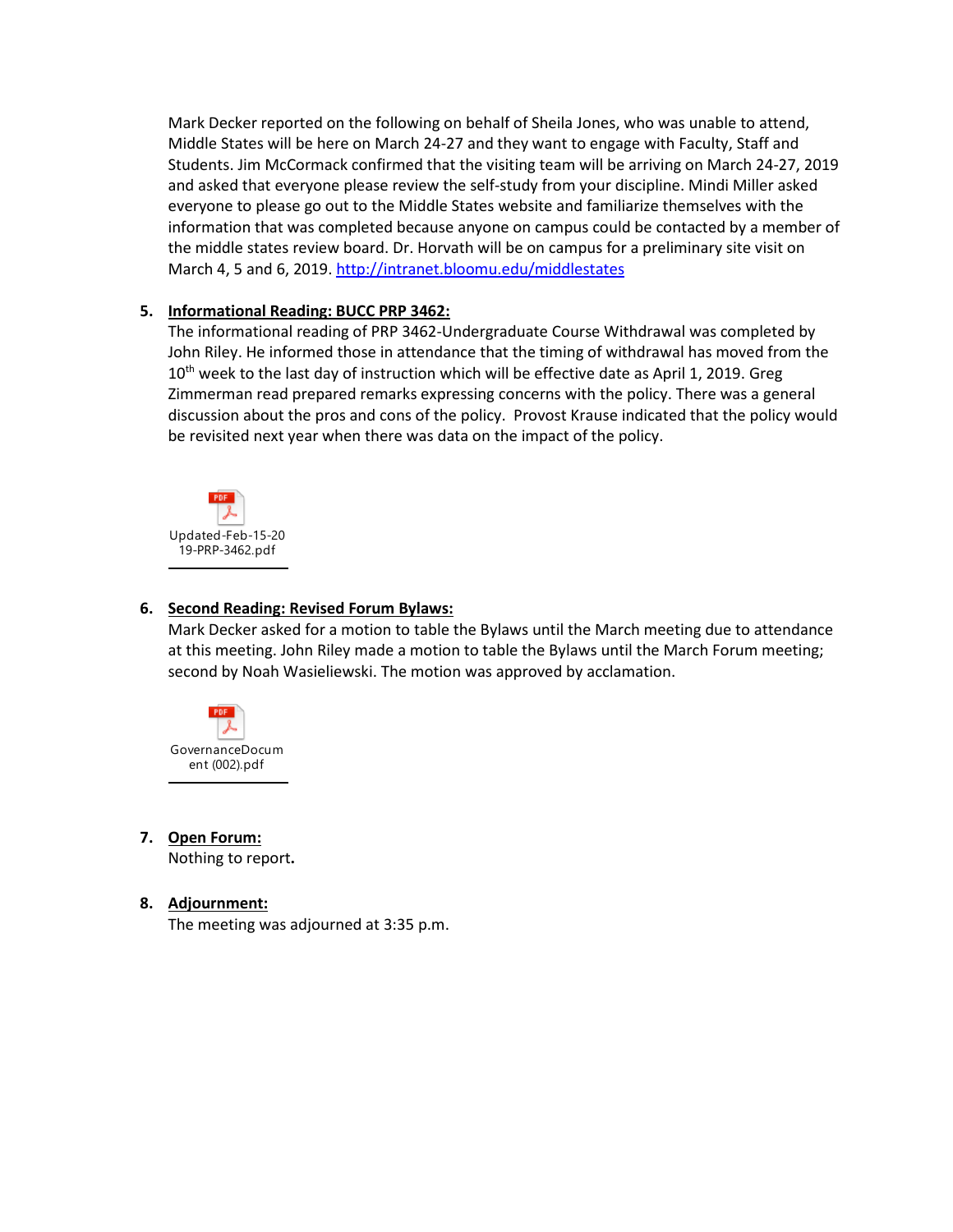# **Minutes of the Forum Meeting of Wednesday, March 27, 2019**

Mark Decker called the meeting to order on March 27, 2019 at 3:00 PM in Kehr Union, Room 345B.

**Present:** Rona Anderson, Joyce Bielen, Mun-Young Chung, Mark Decker, Tina Entzminger, Heather Feldhaus, Tom Fletcher, William Hudon, Monica Johnson, Chulhee Jun, Jeremy Jeffery, Peter Kelly, Jim Krause, John Loonan, Michael McFarland, John McKaig, Elizabeth Petre, Jerry Reed, John Riley, A. Blair Staley, Deborah Stryker, Noah Wasielewski, Denice Wengryn, Stephen Whisner, Greg Zimmerman, Deb Mucci, Sheila Dove-Jones

# **1. Approval of the Agenda of March 27, 2019**

A motion to approve the agenda was made by Noah Wasielewski; second by Joyce Bielen.

**The agenda was approved by acclamation.**

# **2. Approval of the Minutes of February 20, 2019**

A motion to approve the minutes was made by Noah Wasielewski; second by Michael McFarland.

# **The agenda was approved by acclamation.**

# **3. Reports by standing committees:**

# **a. BUCC**:

John Riley reported that BUCC met twice since the last Forum meeting, once the week before spring break and last week was the open meeting. At the March 6, 2019 meeting they had a number of course proposals. At the open meeting there was a discussion about the following:

- open education resources for helping students
- recording in the classroom
- academic calendar and potential for Saturday classes
- placement rights for incoming students
- briefing from General Education taskforce

# **b. General Administration Committee:**

Jerry Reed reported that GAC had their first meeting and had three items of business:

- PRP 5232-Posting and Chalking Policy revisited
- Reviewed indirect cost and how it is distributed
- Erik Evans submitted a proposed PRP for Advisory Boards

# **c. Planning and Budget:**

Jim Krause reported that the committee discussed the following:

- Spring enrollment update and headcount
- Credit hours relating to in-state and out-of-state enrollment
- Strategic Enrollment Management efforts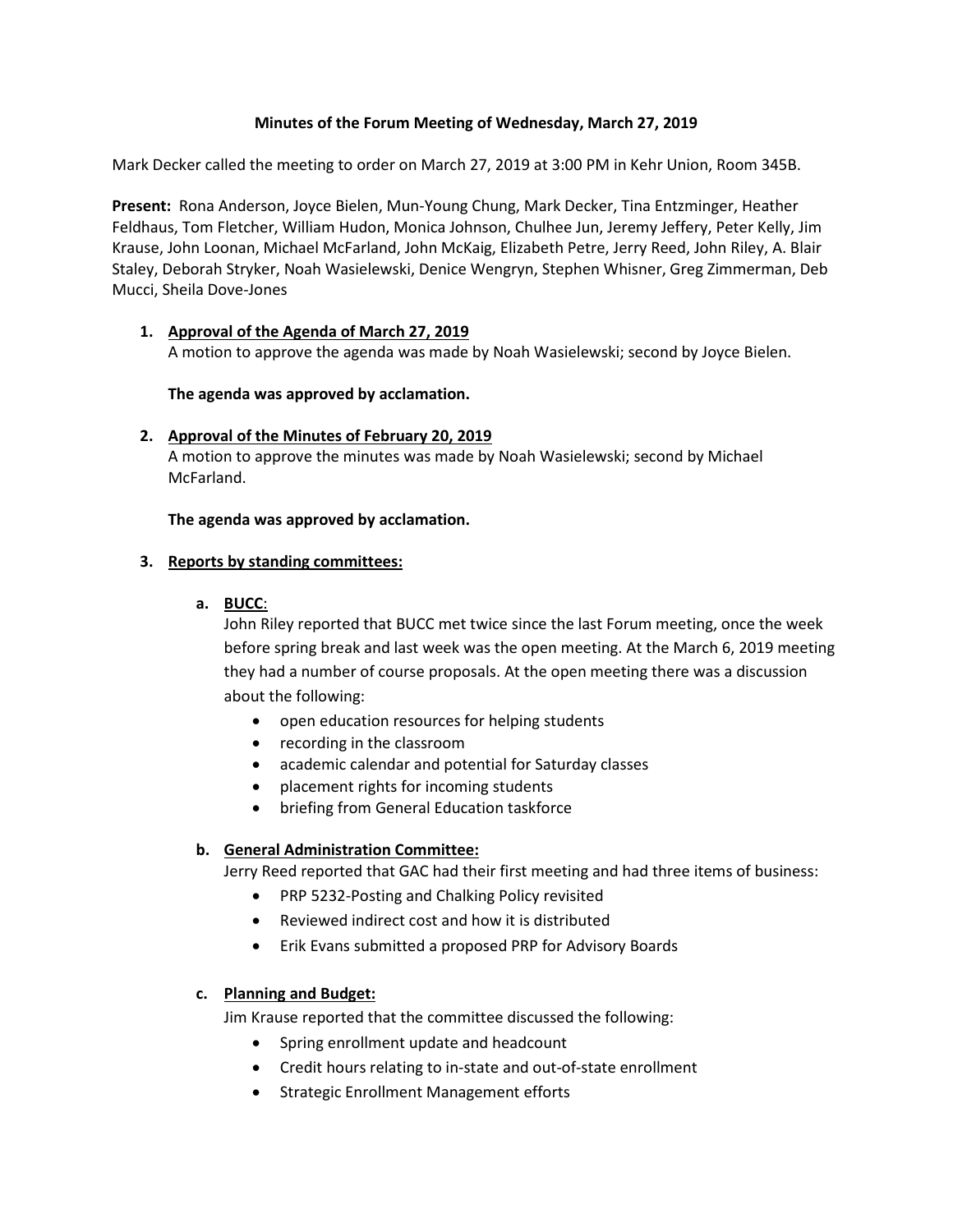- Headcount to see how close we are to the projection
- Enrollment discussion, regarding challenges and trends
- Great open house last week; up in deposits but down in applications; next open house is April 6.

# **d. Student Life:**

Nothing to report at this time.

# **4. Middle States Update:**

Sheila Dove-Jones thanked Mindi Miller, Jim McCormack and Deb Mucci for the tremendous work they did for Middle States. She also thanked everyone for the good work they did across campus to help with Middle States. Middle States made recommendations on items that the university is already completing. Bloomsburg University will receive a report in two weeks that will have to be responded to within a week. The outcomes will be received around the beginning of July.

# **5. Informational Reading: BUCC PRP 3516:**

The informational reading of PRP 3516-Academic Examination Policy was completed by John Riley. The PRP was updated in part because of paper and pencil tests or blue book exams. A. Blair Staley read prepared remarks expressing concerns with the policy. There was a general discussion about the pros and cons of the policy. Interim Provost Krause asked that individuals email him with any concerns regarding the policy. After further discussion it was stated that the policy that was presented at Forum was not the latest revision and individuals asked for corrected version.



# **6. Second Reading: Revised Forum Bylaws:**

Mark Decker asked for a motion to accept the Bylaws with an amendment to page 9, Secretariat, Section II, Membership with (nonvoting) inserted after Chief of Staff. John Riley made a motion to accept the bylaws as written with the amendment as stated above; second by Michael McFarland. The vote of 14 approved and 1 abstention, the motion was approved by unanimous vote.



# **7. Open Forum:**

John Riley thanked Sheila Dove-Jones for all her hard work and dedication.

# **8. Adjournment:**

The meeting was adjourned at 4:00 p.m.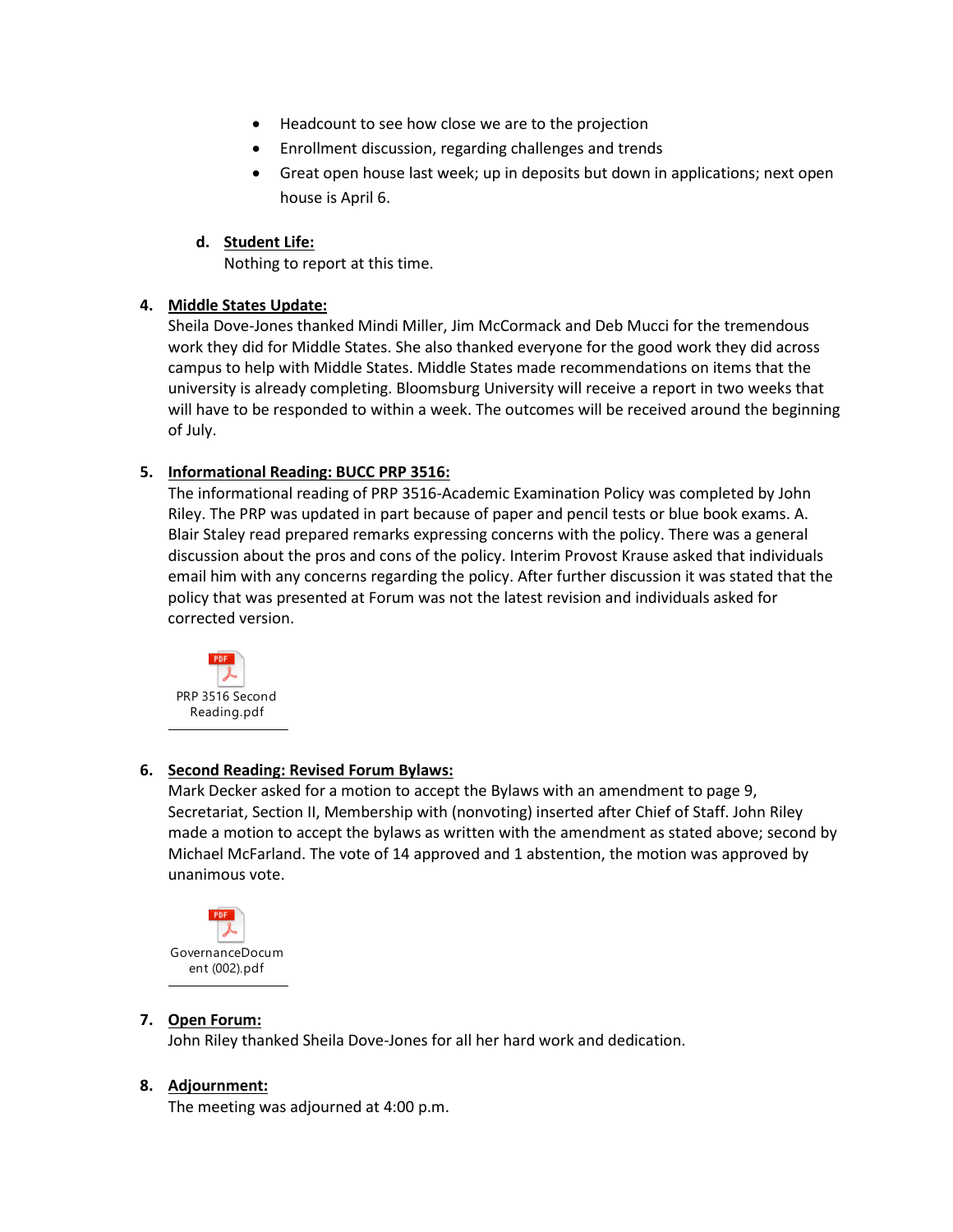# **Minutes of the Forum Meeting of Wednesday, April 24, 2019**

Mark Decker called the meeting to order on April 24, 2019 at 3:00 PM in Kehr Union, Room 345B.

**Present:** George Agbango, Rona Anderson, Mark Bauman, Mun-Young Chung, Mark Decker, Tina Entzminger, Heather Feldhaus, Sybil Holloway, Monica Johnson, Michael Botts, Chulhee Jun, Ed Keller, Angela LaValley, John Loonan, Peter Kelly, Michael McFarland, John McKaig, Terina Oman, Elizabeth Petre, Jerry Reed, John Riley, Cassandra Sachar, Dione Somerville, A. Blair Staley, Johan van der Jagt, Joseph Hazzard, Amiee Wenta, Carrie Winship, Greg Zimmerman, Erik Evans

# **1. Approval of the Agenda of April 24, 2019**

**The agenda was approved by acclamation.**

# **2. Approval of the Minutes of March 27, 2019**

A motion to approve the minutes was made by John Riley; second by Ed Keller. With a vote of 10 approved, 0 opposed and 0 abstained, the motion was approved by unanimous vote.

# **3. Reports by standing committees:**

# **a. BUCC**:

John Riley reported that due to the discussion at the last Forum, PRP 3516-Academic Examination Policy was brought back to BUCC for further consideration. The committee also stated that the BUCC agenda would be sent out to everyone ahead of the next meeting via email. The committee discussed a number of proposals and also some of the following:

- Nursing-New nurse Anesthesia track being added to DNP curriculum
- Secondary Education track in Spanish, German and French are being put into moratorium
- Biological and Allied Health Sciences–Environmental Biology is being renamed Ecology Conservation and Field Biology

# **b. General Administration Committee:**

Jerry Reed discussed the PRP 5232; PRP 2750 and the Advisory Board PRP below in the minutes.

# **c. Planning and Budget:**

John Loonan reported that the Planning and Budget Committee met on April 4, 2019, which is the last meeting of the semester, and the following items were discussed at the committee:

- Space and Facilities Subcommittee report change in classroom code overview
- Overview of Bloomsburg University financial risk assessment
- Interim budget update for Spring 2019
- System redesign updates
- Investment and budget committee that was formed statewide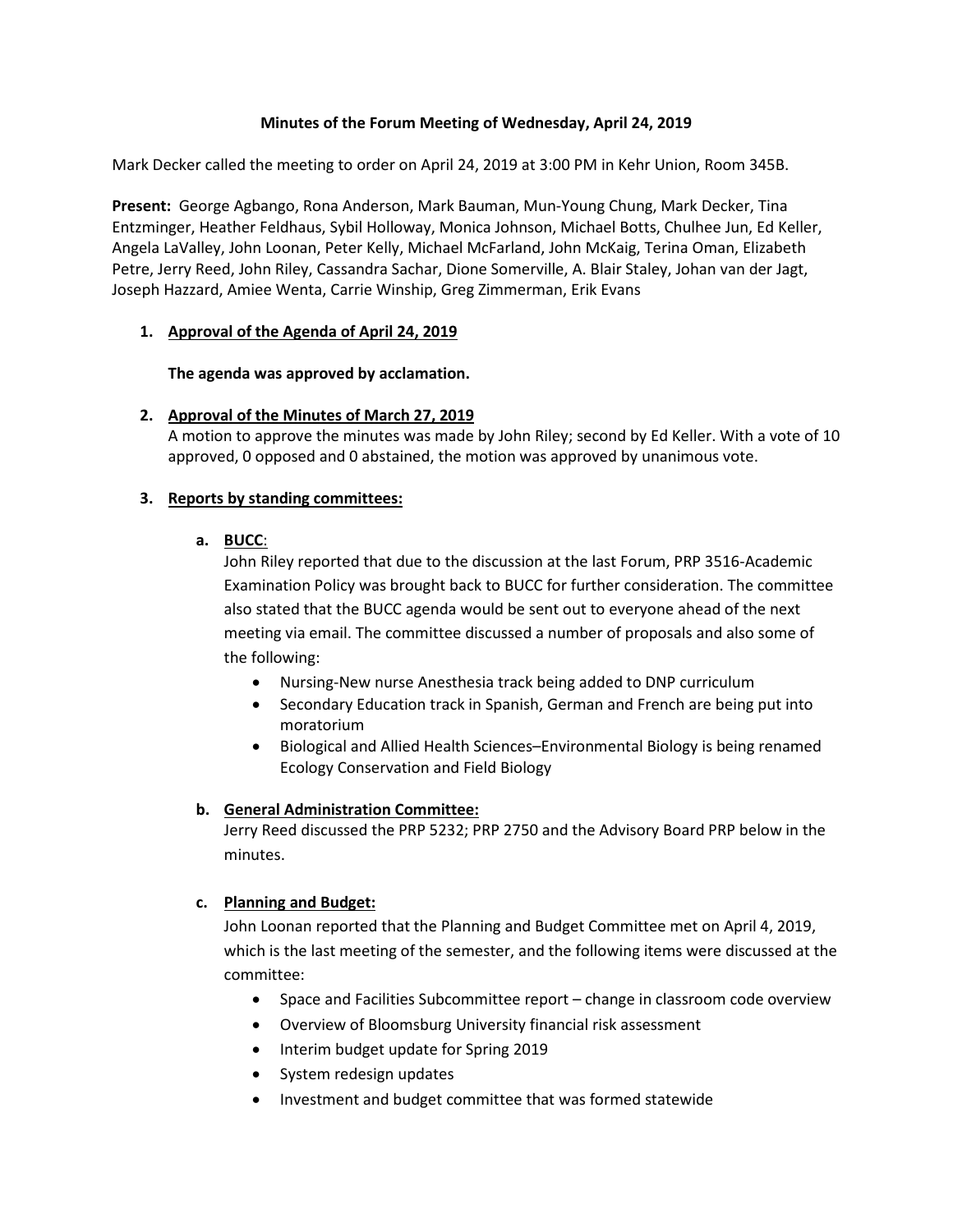- Update on student success collaborative
- Jump Start program which is replacing the Summer Prep Academy (SPA)

# **d. Student Life:**

Monica Johnson and Michael Botts discussed PRP 460 below in the minutes.

# **4. General Education Council Yearly Update:**

Angela LaValley gave the yearly General Education Council update on the following:

- Updated PRP 3612
- Updated GEC Bylaws
- MyCore Course Update
- Reports Available to Campus Community
- Future Directions



GenEd Slides Forum Report 2019.

# **5. Informational: GEC Bylaws Revision:**

Angela LaValley reported the following was added to the GEC Bylaws, procedural language regarding vacant positions.



**6. Informational: PRP 3990 Institutional Review Board (IRB) for Human Subjects Research:** John Riley reported that BUCC recommended PRP 3990 to the Interim Provost for approval.



Institutional Review

# **7. Information: PRP 3612 General Education Requirements:**

Angela LaValley reported that following changes were completed on PRP 3612:

- Removed language regarding non-retroactive assignment of GEPs
- Clarified Equivalent GEP Credit options for Second Language requirement



PRP3612 Fall 2018 Revisions BUCC Seco

# **8. Second Reading: PRP 5232 Posting and Chalking Policy:**

Jerry Reed reported that the second paragraph under 1. Rationale for Policy, has been in the policy since the policy has been drafted. He also reported that there has been clarification on page 7, E. Prohibited Locations, paragraph 3.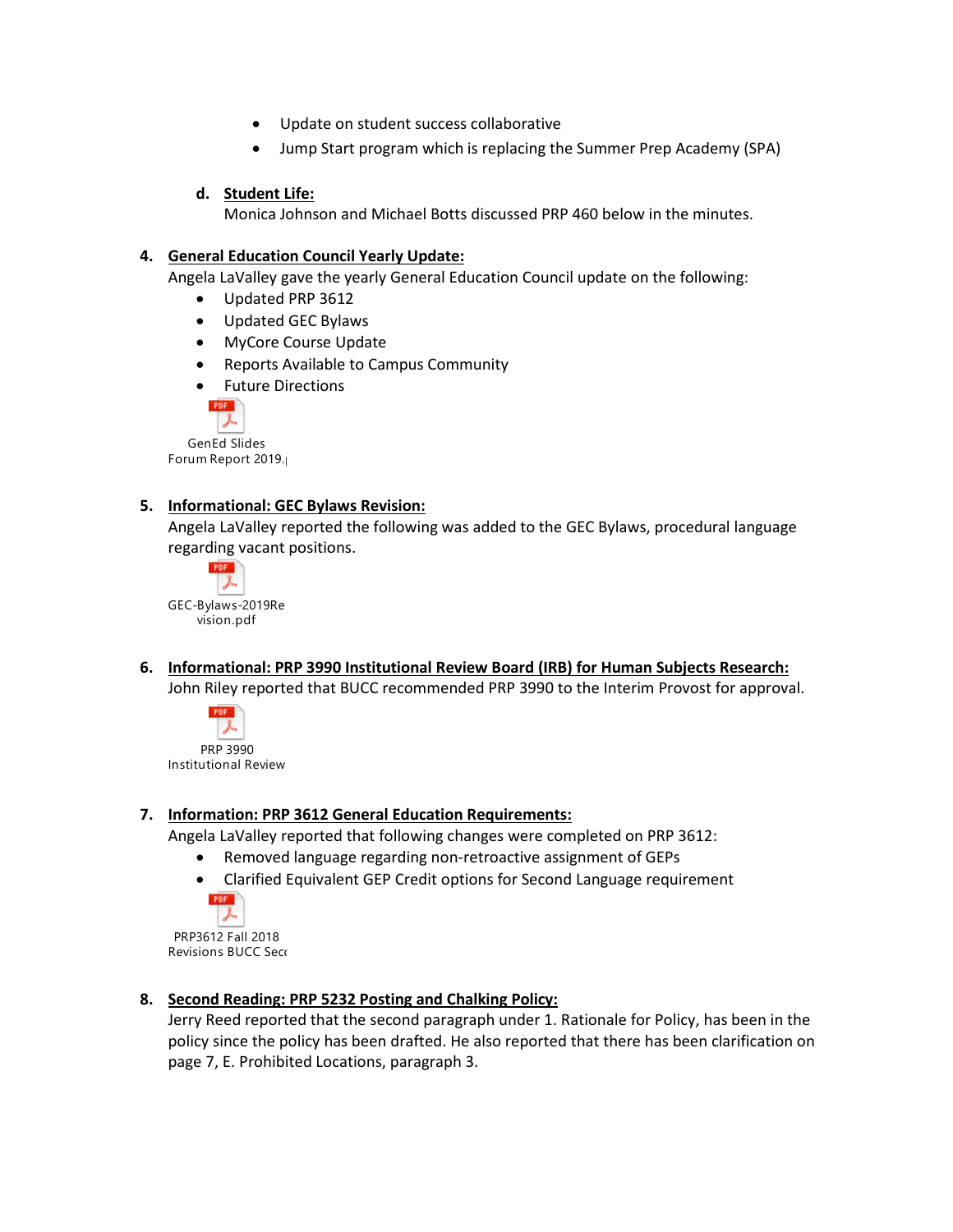Mark Decker asked for a motion to endorse PRP 5232 Posting and Chalking. John Riley made a motion to endorse PRP 5232 as written, second by John Loonan. With a vote of 22 approved, 0 opposed and 1 abstained, the PRP was endorsed by unanimous vote.



# **9. First Reading: PRP 2750 Use of Indirect Cost Funds:**

Jerry Reed reported that PRP 2750 was last reviewed in 1987 and the policy has been reviewed and updated regarding how research based grant money is received and allocated (see section 4.A Policy).



# **10. First Reading: Advisory Board PRP**

Jerry Reed reported that GAC is working on a new policy in regards to Advisory Board, standardizing the boards with a best practices guidebook on how to establish an Advisory Board and ultimately develop relationships. Advisory Board members are not employed by Bloomsburg University or its affiliates. In considering and/or developing a new advisory board, the university liaison shall meet with the University Advancement VP to discuss best practices.



# **11. First Reading: PRP 4650 Hazing Policy**

Monica Johnson and Michael Botts reported on the following updates to PRP 4650: Timothy Piazza AntiHazing Law, robust definition of hazing, pertinent definitions, sanctions that more closely aligns with new AnitHazing law, and comprehensive antihazing program. Dione Somerville reported that this policy will be an interim policy and will be brought back to Forum at its first Fall 2019 meeting for a second reading and formal approval.





# **12. Open Forum:**

Peter Kelly reminded everyone that Chancellor Greenstein will be holding an Open Forum tomorrow, April 25, 2019 from 9:30 am – 11:00 am in Centennial Hall room 218.

# **13. Adjournment:**

The meeting was adjourned at 3:53 p.m.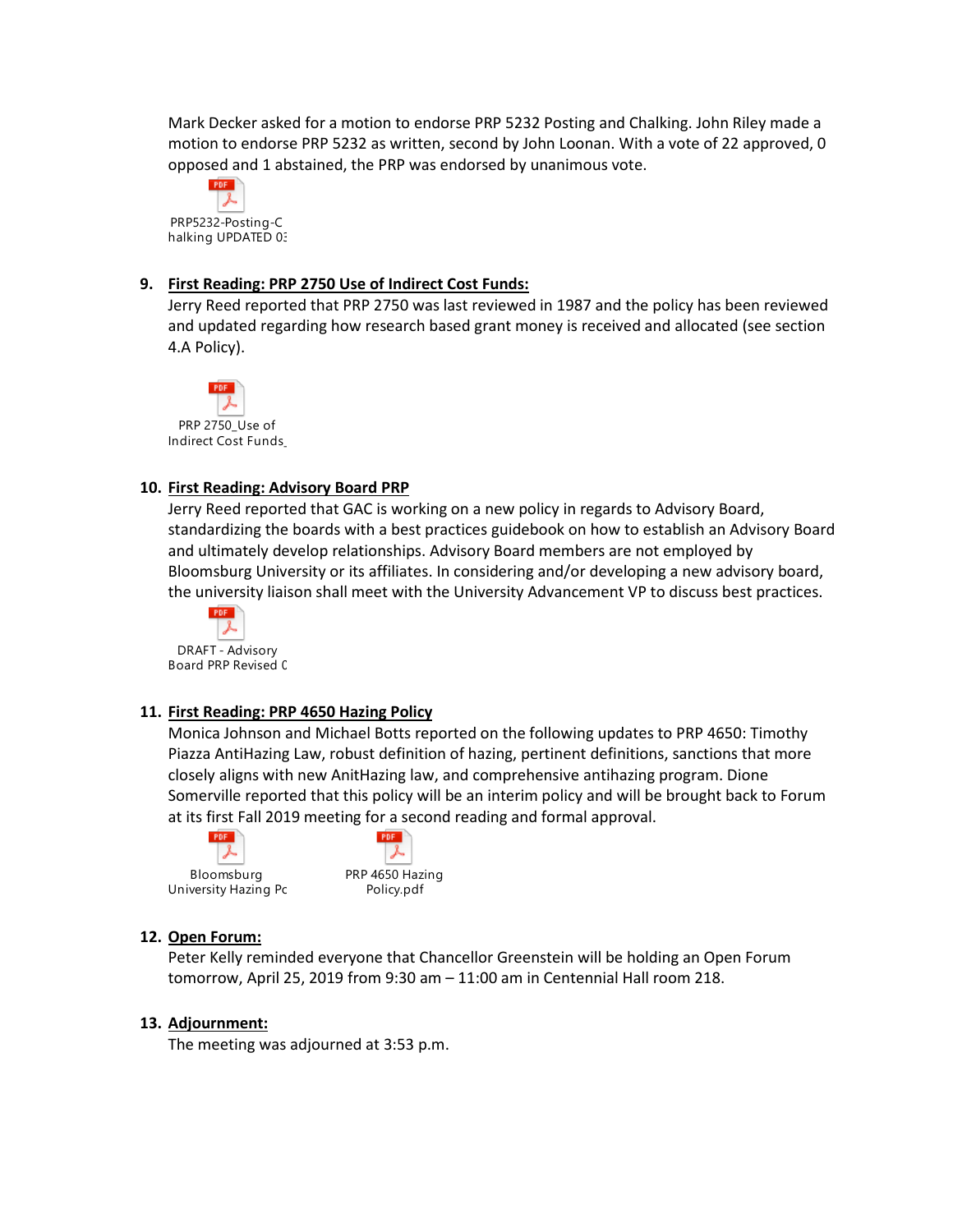# **Minutes of the Forum Meeting of Wednesday, September 25, 2019**

Mark Decker called the meeting to order on September 25, 2019 at 3:00 PM in Kehr Union, Room 345B.

**Present:** Nawal Bonomo, Mark Bauman, Paula Hopeck, Joyce Bielen, James Brown, Carrie Winship, Mark Decker, Luke Springman, Heather Feldhaus, Andrea Fradkin, Monica Johnson, Peter Kelly, John Loonan, Eric McCabe, Michael McFarland, Courtney Paddick, William Hudon, Weichun Zhu, Lijuan Sun, Tim Pelton, Jerry Reed, John Riley, Rebecca Bourgault, Johan van der Jagt, Amiee Wenta, Faith Warner, Greg Zimmerman, Cassandra Sachar, Jet Mboga, Thomas Tanner, Erik Evans, Claudia Thrush, Mary Vezendy, Charlotte Droll, Fan Jiang, Rona Anderson, Todd Shawver, Mun Young Chung, Deborah Stryker

# **1. President's Fall Update**

Dr. Hanna asked for a moment of silence for the recent passing of our first-year student. The president reported on the following: see presentation on the president's webpage <https://intranet.bloomu.edu/president>

- Strategic Priorities
	- o Ensuring Student Success
	- o Leveraging BU's Strengths
	- o Transforming Governance/Leadership Structure
	- o Additional Goals
- **Enrollment** 
	- o Undergraduate Enrollment
	- o Graduate Enrollment
- Retention Initiatives
	- o Initiatives Piloted in 2018-2019
- Budget
	- o E&G Budget Actual and Projected
- New Personnel
	- o Dr. Diana Rogers-Adkinson, Provost and Senior Vice President for Academic Affairs
	- o Dr. Todd Shawver, Dean of the Zeigler College of Business
	- o Meaghan Fuhrman, Interim Director of Institutional Effectiveness
	- o Dr. Heather Feldhaus, Interim Associate Vice Provost for Research and Sponsored Programs and Dean of Graduate Studies
- Additional Updates
	- o Middle State Commission's Reaccreditation
	- o Surveys
	- o Arts in Bloom
- Construction Projects
	- o SEKISUI Professional Experience Lab
	- o New Pedestrian Bridge
	- o Art and Administration Building

# **2. Approval of the Agenda of September 25, 2019**

A motion to approve the agenda was made by John Riley; second by Michael McFarland. **The agenda was approved by acclamation.**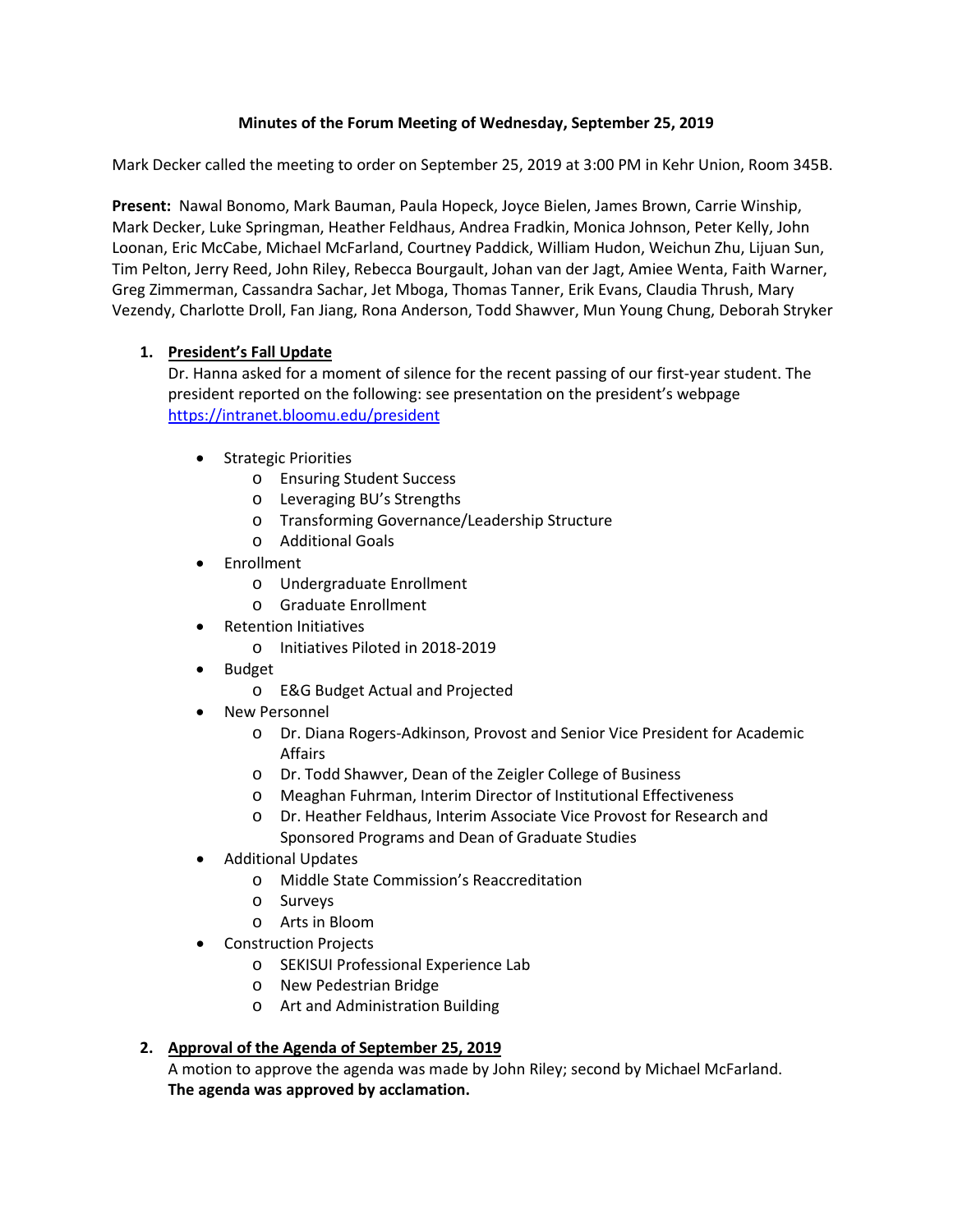# **3. Approval of the Minutes of April 24, 2019**

A motion to approve the minutes was made by John Riley; second by Jim Brown. **The agenda was approved by acclamation.**

# **4. Reports by standing committees:**

# **a. BUCC**:

John Riley reported that the committee met on September 4 and September 18. The committee discussed a number of course proposals and also some of the following PRPs:

- PRP 3627, Second Baccalaureate Degree
- PRP 3516, Academic Examination Policy

The committee is also working with the MAC-RB (Military Academic Credit Review Board) which is a board determining BU credit equivalencies.

# **b. General Administration Committee:**

Jerry Reed reported that GAC met once this semester to review the draft Advisory Board PRP and discussed a common meeting time.

# **c. Planning and Budget:**

John Loonan reported that the committee met last week and the following items were discussed:

- Space and Facilities
- Summer Enrollment and Programs
- Budget Update

# **d. Student Life:**

Monica Johnson had no items to report at this time.

# **5. Summer College 2019 and Fall Enrollment:**

Tom Fletcher reported on the following:

- Summer College, 2019
	- o Planning Efforts
	- o New for 2019
	- o Summer Sessions Comparison
	- o Student Headcount Demographics
	- o Course Enrollments
	- o Summer Revenue 2015-2019
	- o Summer Faculty Expenses 2015-2019
	- o Summer Net Revenue 2015-2019
- Fall 2019 Enrollment Update
	- o Headcount Enrollment vs. F.T.E. Enrollment
	- o Headcount Enrollment by Level
	- o Undergraduate Headcount by Academic Load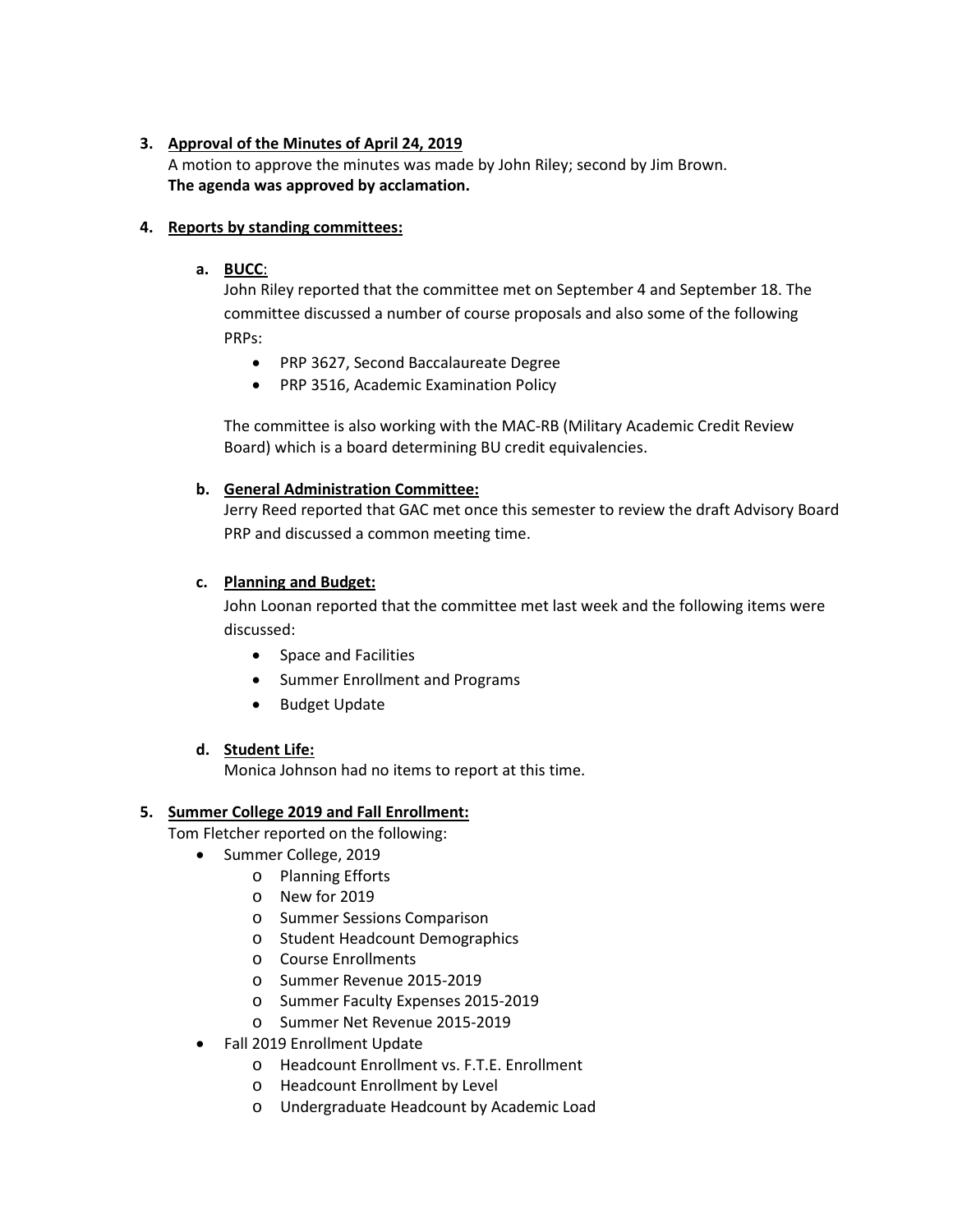- o Graduate Headcount by Academic Load
- o Undergraduate Headcount by Residency
- o Graduate Headcount by Residency
- o Undergraduate Continuing Students by Academic Load
- o New Students
- o Non-Degree Headcount by Academic Load

| Summer 2019         | <b>Fall Official</b> |
|---------------------|----------------------|
| Enrollment Data-For | Enrollment Update-   |

#### **6. Budget Update:**

John Loonan reported on the following:

- E&G Budget Update
	- o New Budget Process
	- o Key Revenue/Expenditure Drivers
	- o Operating Expense Reduction, Effective 2020-21
	- o FY 2019-20 (Current Year)
	- o FY 202-21 (Request Year)
	- o FY 2021-22 (Future Year)
	- o Board of Governors E&G Budget Request Summary (FY2018-19 through FY2021- 22)
	- o Key Unknowns
	- o Institutional Reserve Balance
	- o Strategic Initiatives Reserve Fund
	- o FY2020-21 (Request Year) and FY2021-22 (Future Year) Budget Balancing Strategy Priorities
	- o Financial Impact of Retention Declines Illustration



EG Budget Update-Univ Forum-

# **7. First Reading: Advisory Board PRP:**

Jerry Reed presented the Advisory Board PRP with some changes to line items number 5 and 6 on page 3. The PRP is a guide and for clarity the addendums are just guidelines for consistency.



Advisory Board PRP Revised 9-18-19 GAC

# **8. Second Reading: PRP 4650 Hazing Policy:**

Monica Johnson presented PRP 4650, Hazing Policy, for approval. A motion was made by John Riley to endorse PRP 4650 as written; second by John Loonan. With a vote of 21 approved, 0 opposed and 0 abstained, PRP 4650 was endorsed by unanimous vote.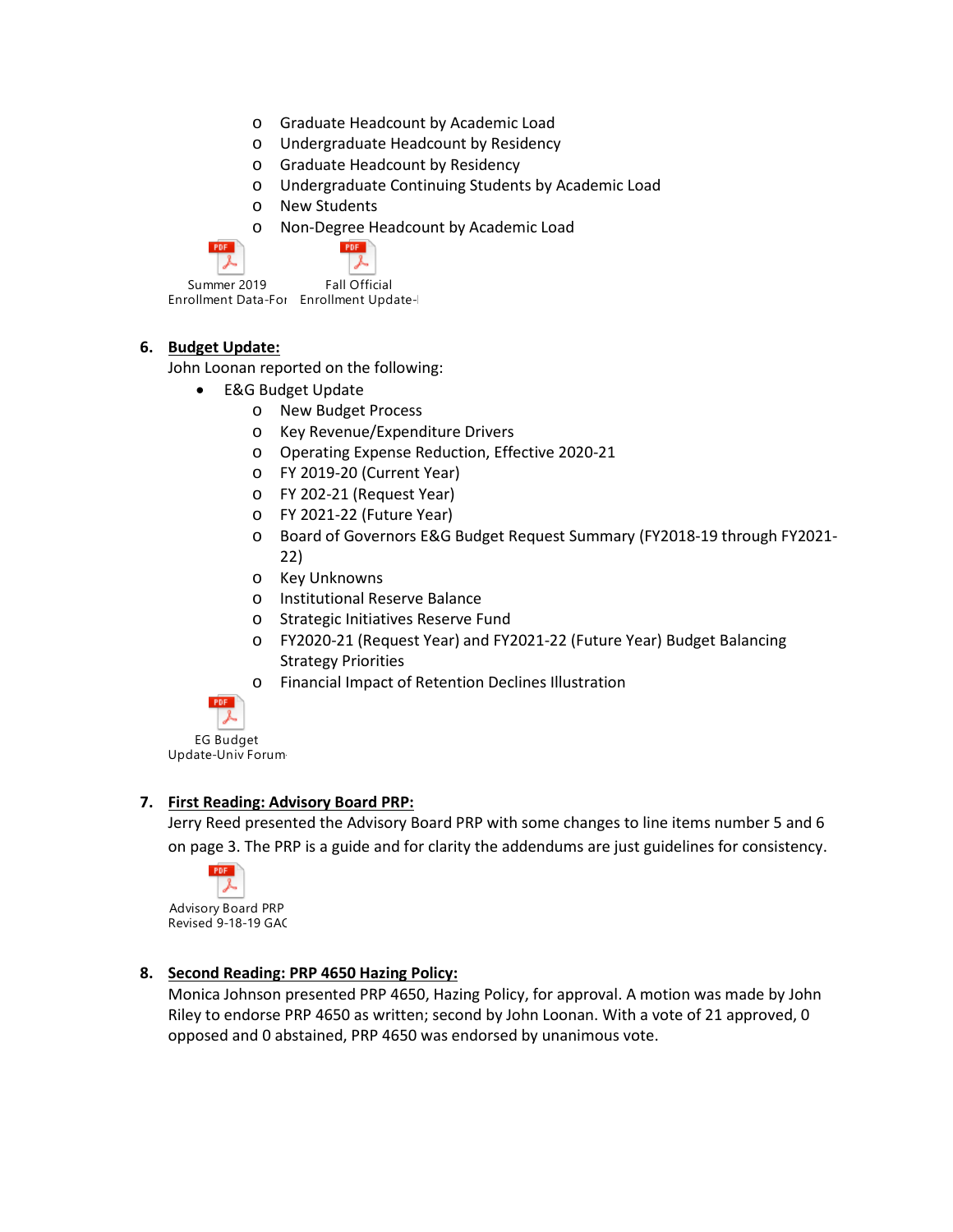

# **9. Open Forum:**

Nothing at this time.

# **10. Adjournment:**

The meeting was adjourned at 4:25 p.m.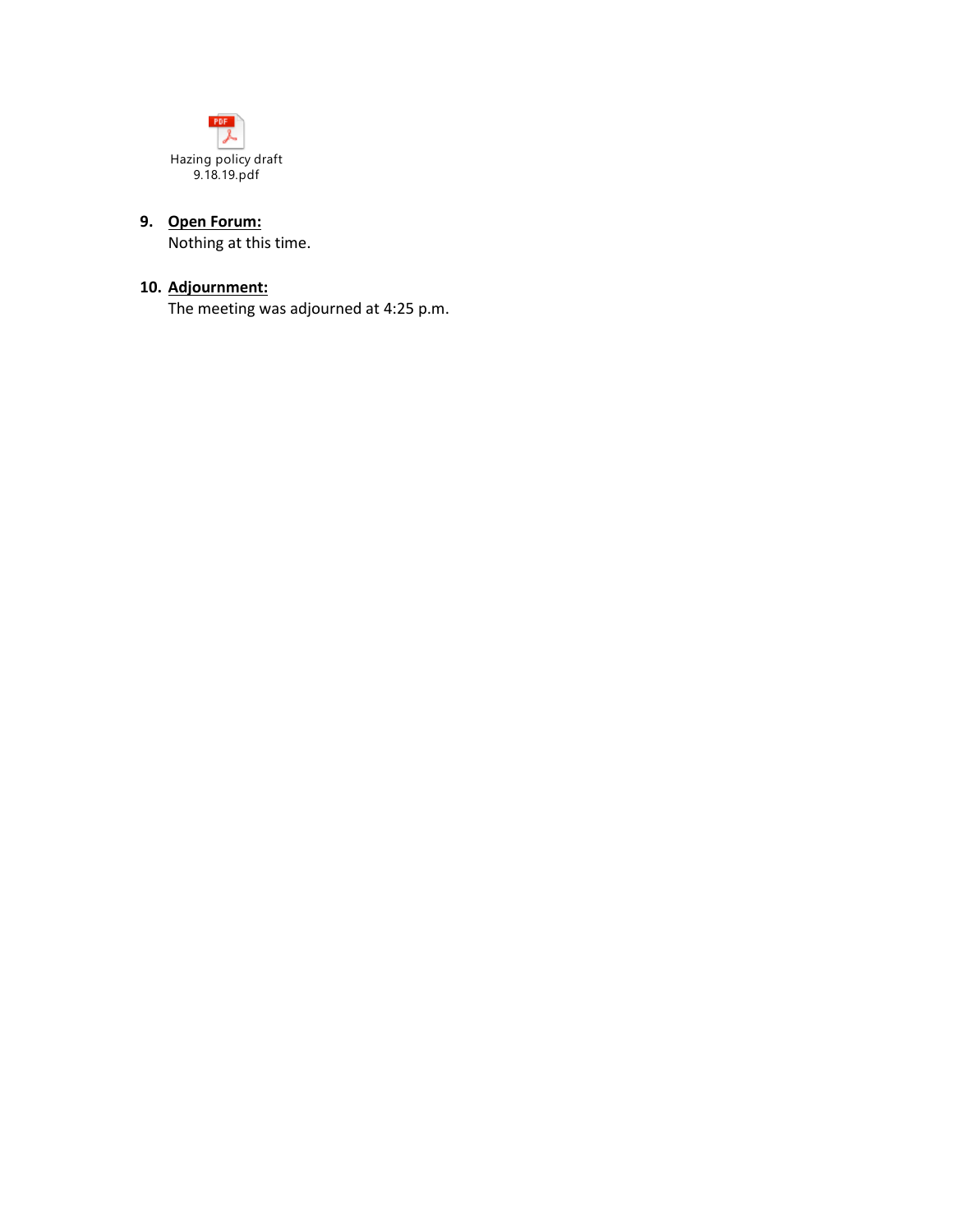# **Minutes of the Forum Meeting of Wednesday, October 23, 2019**

Mark Decker called the meeting to order on October 23, 2019 at 3:00 PM in Kehr Union, Room 345A.

**Present:** George Agbango, Rebecca Bourgault, James Brown, Mark Decker, Kerrie Devries, Heather Feldhaus, Tom Fletcher, Andrea Fradkin, Elizabeth Petre, Fan Jiang, Monica Johnson, Ed Keller, Peter Kelly, Eric McCabe, James McCormack, Charlotte Droll, Jerry Reed, John Riley, Diana Rogers-Adkinson, Cassandra Sachar, Todd Shawver, Luke Springman, Deborah Stryker, Lijuan Sun, Faith Warner, Denice Wengryn, Carrie Winship, Jet Mboga, Greg Zimmerman

- **1. Approval of the Agenda of October 23, 2019** A motion to approve the agenda was made by Ed Keller; second by Deborah Stryker. **The agenda was approved by acclamation.**
- **2. Approval of the Minutes of September 25, 2019** A motion to approve the minutes was made by John Riley; second by James Brown. **The agenda was approved by acclamation.**

# **3. Non-substantive changes to PRPs 2405 and 5481**

Mark Decker reported that there were only non-substantive changes to PRP 2405, Space Request Policy and PRP 5481, Policy Statement Use of Physical Education and Athletic Facilities. Mark reminded the attendees that since this is only non-substantive changes that no formal vote is needed per the policy and he asked the attendees to direct any questions or concerns to the presenter on the PRPs, Dr. Michael McFarland.





PRP- 2405final.pdf PRP-5481final.pdf

# **4. Update: Nonbinding Resolution 3**

Mark Decker informed the group that a nonbinding resolution was submitted to him in response to clarification on PRP 4789, Harassment and Discrimination Policy, in regards to non-consensual and/or consensual relations between university employees and students. A recommendation was made to Dr. Bashar Hanna for a working group for suggested changes to PRP 4789. Per the discussion between Mark Decker and Dr. Hanna, Dr. Hanna asked to table the nonbinding resolution 3 because PASSHE is working on a policy and Dr. Hanna would like to have PASSHE's policy in place for the work group to utilize when making changes to PRP 4789.

# **5. Reports by standing committees:**

**a. BUCC**:

John Riley reported that the committee met on October 2 and 16. The committee discussed multiple course proposals and are working on 2 PRPs: PRP 3516, Academic Examination Policy and PRP 3604, Undergraduate Graduation Requirements to align more with PASSHE. The committee is also looking to roll a couple of PRP's in to one and change the wording on policies from exam to evaluation. They are working on PRP 3344, Evaluation of Military Experience, which determines appropriate academically justifiable course credit which leads into another discussion on credit for experiential learning. A